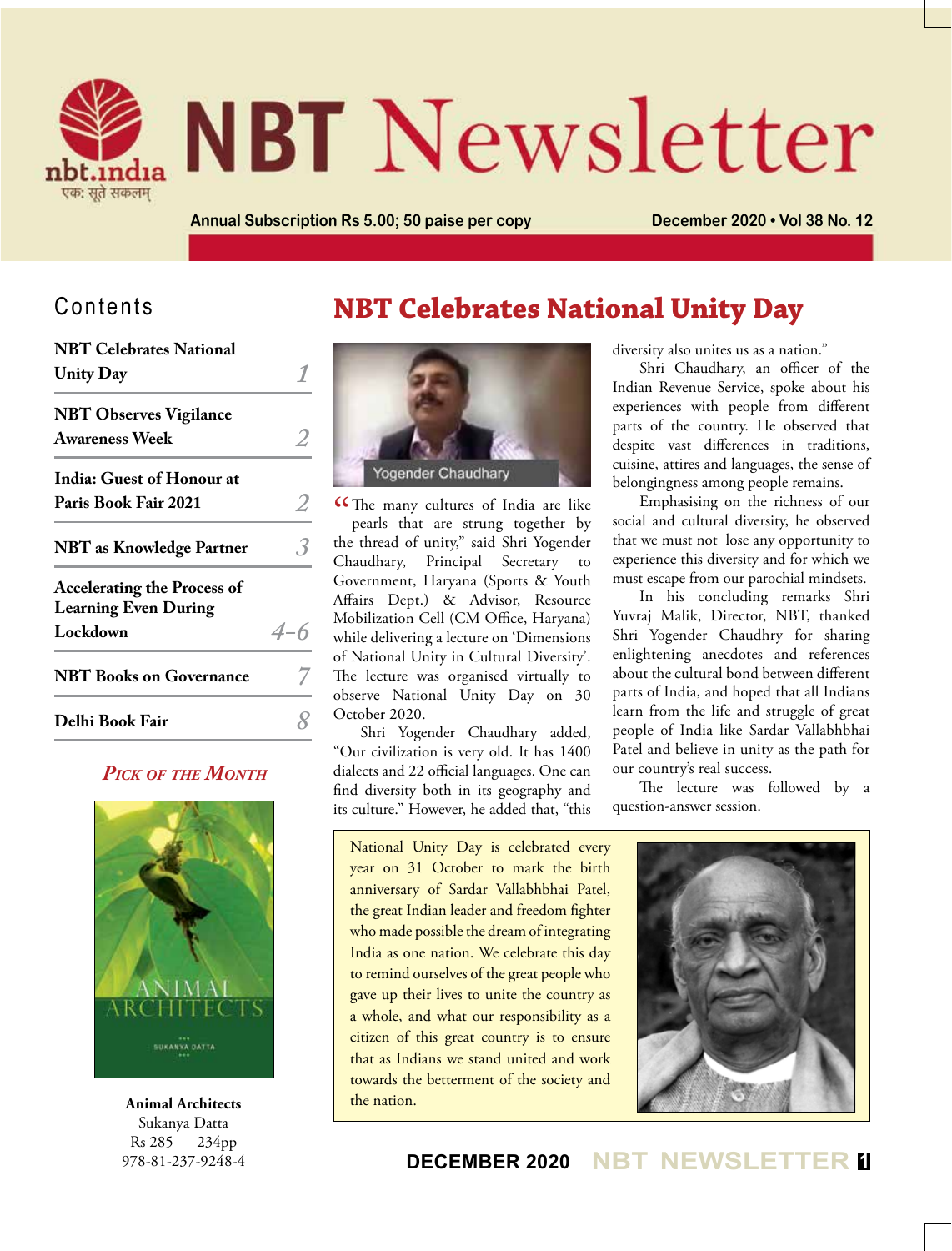# **NBT Observes Vigilance Awarness Week**



 $\bigwedge^{\text{spart}}$  of the Vigilance Awareness<br>Week, the employees of the Trust took Integrity Pledge on 28 October 2020. The pledge was administrated by Shri Yuvraj Malik, Director, NBT.

While administering the integrity pledge, Shri Yuvraj Malik said that in everyday office routine work, employees are prone to commit errors. Some of these errors occur due to wrong judgement, however, he added that some of the errors are done with an intention. He said that there is a very thin line between the error of judgement and error with an intention. While the former is pardonable, the latter may not be pardonable, rather merits punishment.

The Vigilance Awareness Week is

observed across the country every year to fight against corruption and ensure integrity in public administration. This year, Vigilance Awareness Week with the theme 'Vigilant India, Prosperous India' was observed from 27 Oct. to 2 Nov. 2020.

Shri Kumar Vikram, Editor & Chief Vigilance Officer, coordinated the programme.

# **India: Guest of Honour at Paris Book Fair 2021**



India will be the Guest of Honour at Paris<br>Book Fair (Livre Paris) 2021. National Book Fair (Livre Paris) 2021. National Book Trust, India being a nodal agency to promote Indian books abroad, will be organising Guest of Honour presentation at Paris Book Fair 2021.

To discuss the preparations related to the presentation, Shri Yuvraj Malik, Director, NBT met Mr Emmanuel Lenain, Ambassador of France to India at the French Embassy with a delegation of officers from NBT and industry experts on 16 October 2020. The members of the delegation included Shri Kumar Vikram,



**<sup>2</sup> NBT NEWSLETTER DECEMBER 2020**

Editor & Project Head, NBT and Shri Suddhasatwa Basu, eminent artist and author of several children's books. From the French side, Mr Emmanuel Lebrun-Damiens, Counsellor for Cooperation & Cultural Affairs & Country Director; and Ms Christine Cornet, Books and Ideas Attaché participated.

It may be mentioned that the Guest Presentation that was to be held in the 2020 edition of Livre Paris was postponed amidst COVID-19 concerns.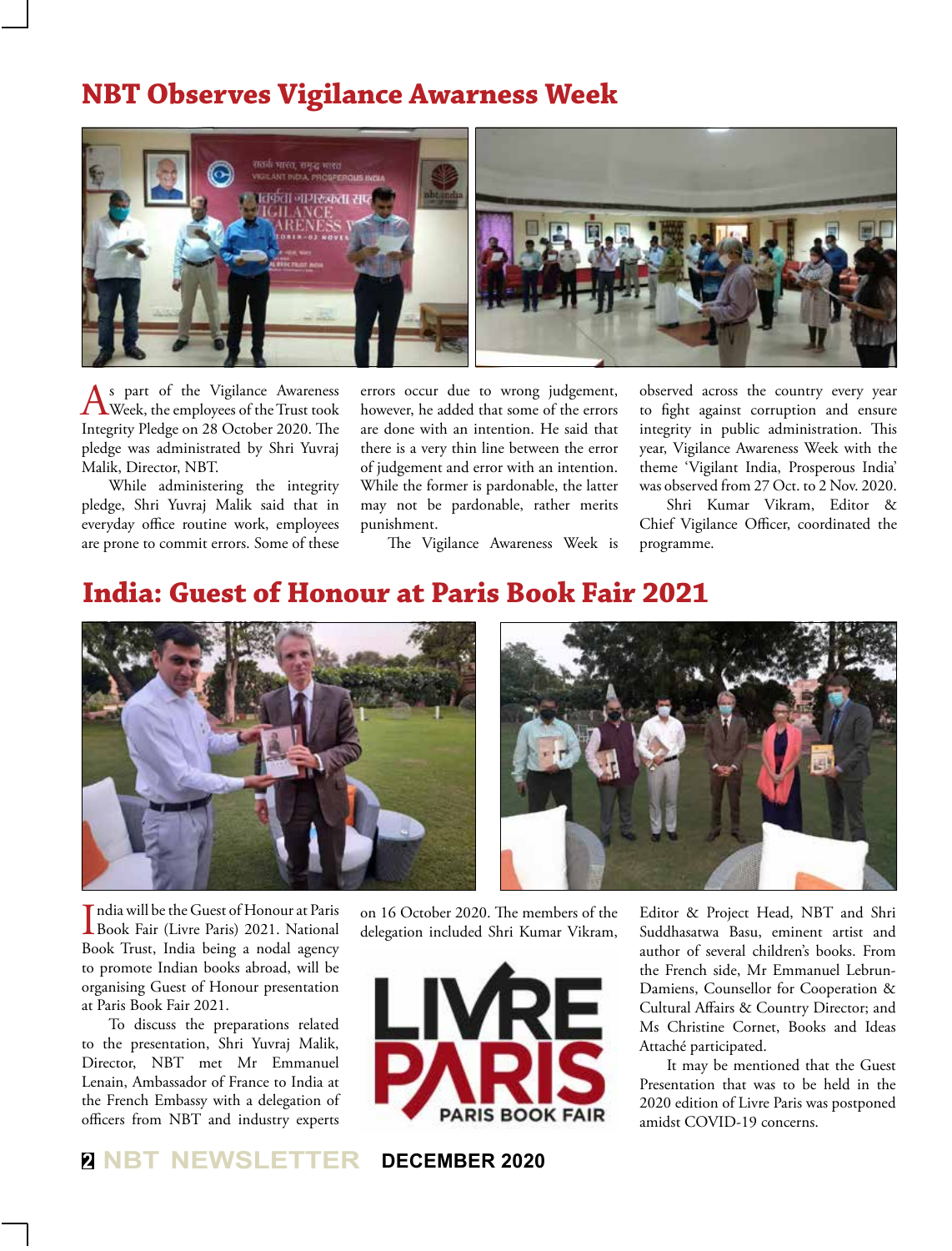# **NBT as Knowledge Partner**

## **@ ASMA Education Leadership Conclave**

Mational Book Trust, India was the Knowledge Partner at the ASMA Education Leadership Conclave – on 'The Impact of NEP on Early Childhood Education' held on 22 October 2020.

Delivering the keynote address, Shri Yuvraj Malik, Director, NBT, said, "NEP is a vision document which will become a roadmap for future generations. The gap is between where we are and where we have to go; and to bridge this gap we need an implementation strategy."

 According to Shri Malik, "NEP comprises three fundamental principles: equity, quality and access. We need to ensure that it is accessible to all, is affordable and qualitative in nature. It makes us Indian and at the same time, it gives us an international outlook." He added that the NEP will enable a free flowing environment where its inclusive multidisciplinary approach will accommodate the multilingual nature of our country.

He remarked, "Education system has



to move from performance to progress; from what to think to how to think and this starts from the basic role of capacity building."

Shri Malik observed that, "Today, the pre-primary education sector is not integrated into the main education system. Pedagogy has to change. We have to start from the progress of the children and then move upward." He added, "This is the first time that students are the centres of gravity in the education policy."

The event organised virtually was followed by two panel discussions involving experts of preschool education sector. The discussions focused on 'Planning & Implementation of NEP in Early Childhood Education' and 'Virtual Learning Methods for Sustained Engagement: The Challenges and Best Practices'. The panelists included Shri Amol Arora, Managing Director, Shemrock & Shemford Group of Schools; Dr SK Rathor, Founder, Chairman & MD, Sanfort Group of Schools; Dr Pritam Kumar Agrawal, Director, Hello Kids; Shri Prahar Anjaria, Chairman, Rangoli Group of Institutes; Ms Amita Bhardwaj, Chief Delivery Officer, Footprints Childcare; Ms Kopal Maheshwari, Founder, Little Einsteins and Dr Mansi Aggarwal, Founder & Managing Director, Scottish Early Years.





**DECEMBER 2020 NBT NEWSLETTER <sup>3</sup>**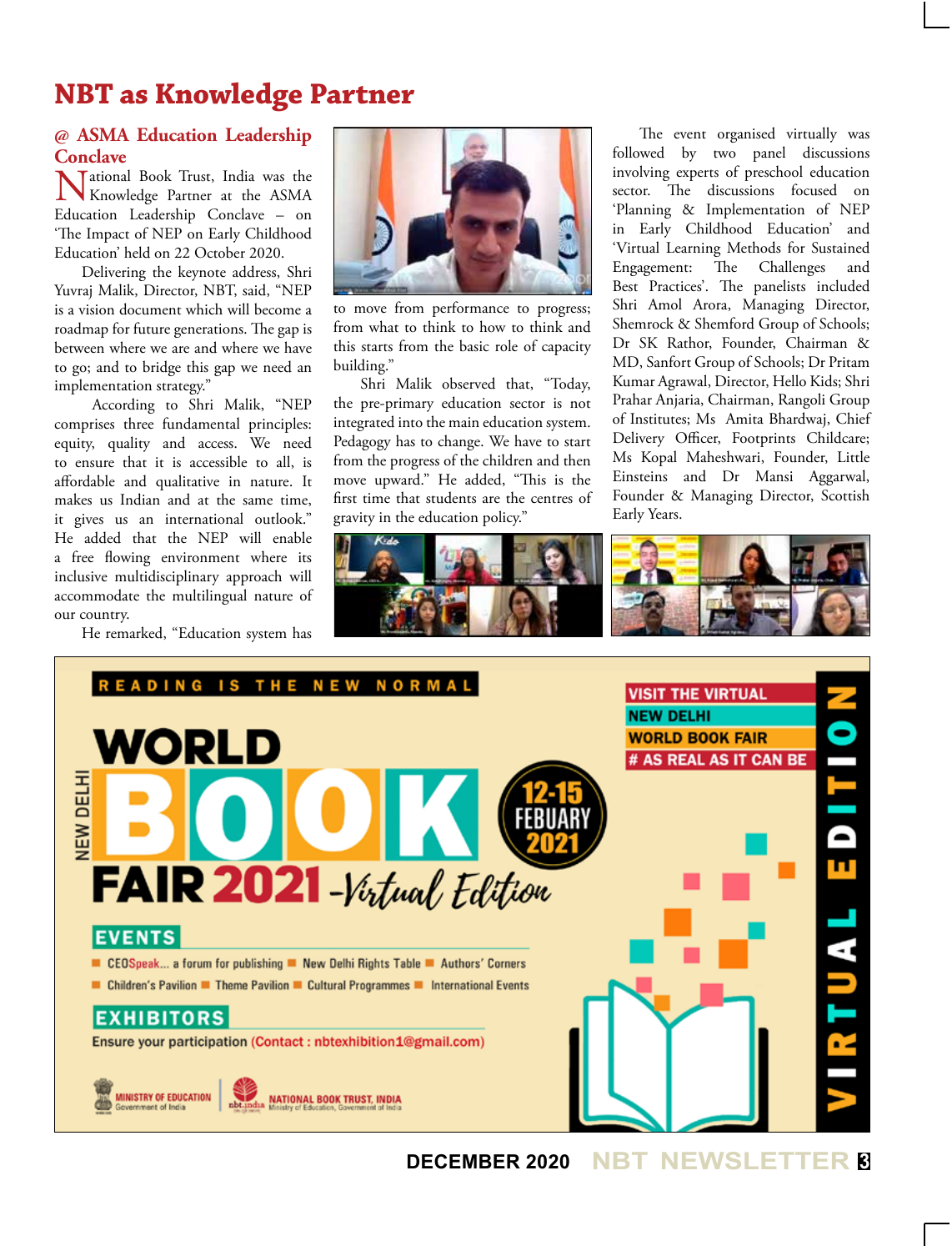# **Accelerating the Process of Learning Even During Lockdown**

In a freewheeling conversation, Dr Ramesh Pokhriyal 'Nishank', Hon'ble Union Minister of Education, Govt. of India, shared his views on E-learning, enumerating the various initiatives undertaken by the Ministry and NBT, India during the pandemic and his journey as an author.

## **On the initiatives of the Ministry to help students avail best content**

In order to support teachers, and accelerate the process of learning, the Ministry of Human Resource Development (MHRD) provides a plethora of educational applications and platforms at both school and higher education level. The platforms make available engaging content for students, teachers, and parents to facilitate the process of learning at the times of social distancing and nationwide lockdown.

To encourage reading, MHRD has provided students with a huge database of digital books that can be found on National Digital Library and National Repository of

Open Educational Resources (NROER).<br>NROER provides homogenous NROER provides homogenous collaborative resources for students and teachers. It has 697 Collections, 5,906 Documents, 1,357 Interactive, 1,863 Audios and 6,157 videos. The National Digital Library has a repository of over 4.3 crore e-content material (Text/Audio/ Video/ Simulation/Graphics) on multiple disciplines from primary to PG levels. The e-content has been collated from 250 sources; in 300+ languages.

For curricular and research, students can use platforms like DIKSHA, NISHTHA, SWAYAM, SWAYAM Prabha, NROER, PG Pathshala, Shodhganga, E-Shodhsindhu, E-Yantra, FOSSE, Virtual Labs, SAMARTH, VIDWAN, Shodh Sudhi among others. There has been an increase in the consumption pattern of the e-learning platforms. Number of hits on key online educational portals in higher education like SWAYAM, SWAYAM Prabha, Virtual Labs, FOSSEE, E-Yantra and Spoken Tutorial has gone up to 5 times since lockdown. Within a week of lockdown, there was 2 times increase in the use of DIKSHA (National Digital Platform for Teachers).

I also launched a #MyBookMyFriend campaign on the occasion of World Book



Day i.e. on 23rd April (2020), with an objective to encourage reading. Through this initiative, I urge people across the country to read inspiring books in a year, and share their current book using the hashtag #MyBookMyFriend.

#### **On initiatives of the Ministry to reach books to the readers**

As per the MHA guidelines, shops selling books have now been allowed to open. Parents and students can visit the nearby shop, although taking into account all the necessary precautions and measures of social distancing, wearing a mask while going to the shops, and sanitizing their hands.

The step was imperative to our belief that books are the primary avenue to all knowledge for all age groups as it offers access to information, aspirations and happenings of both the past and the present. Thereby, we have been encouraging reading and development of libraries from the past through our 'Padhe Bharat Badhe Bharat' scheme. However, at the same time I would want to reiterate that the Ministry has made available all learning resources online on various e-learning platforms as discussed earlier.

#### **On efforts to encourage reading habit**

The Ministry is working vigorously for promoting reading as a habit. Measures have been strategically adopted at the

policy level and implementation level. The 'New Education Policy' recommends that all communities and education institutions – schools, colleges and universities – will ensure an adequate supply of books that cater to the needs and interests of all students, including persons with disabilities and other differentlyabled persons.

The policy suggests constructive steps for increasing access, affordability and quality of books in all Indian languages of both print and digital versions, deployment of library staff and devising career path for them, strengthening all existing libraries, setting up rural libraries and reading rooms in disadvantaged regions, making widely available reading material in Indian languages, opening children's libraries and mobile libraries, establishing social book clubs across India and across subjects, and fostering greater collaborations between education institutions and libraries.

Further, the Ministry is also coming up with the 'National Book Promotion Policy.' The policy envisions a knowledge society imbued with an awareness that comes from reading of books and the positive ideas embedded in them. It also envisions a reading and learning society in which books will be available and accessible to everyone utilising the advancements made through Digital Technology. The policy lays emphasis on 'Improving the Accessibility of Books and Library Movement.' Also, for readership promotion, the policy recommends measures for inculcation of book reading habit, conduction of book fairs and exhibitions, enabling libraries to act as nodal points for reading promotion, development of children's book hubs and reader's clubs, implementation of scheme of book coupons, integration of library services with post-literacy programme, promotion of neighbourhood library system and conduction of literary festivals and national readership surveys.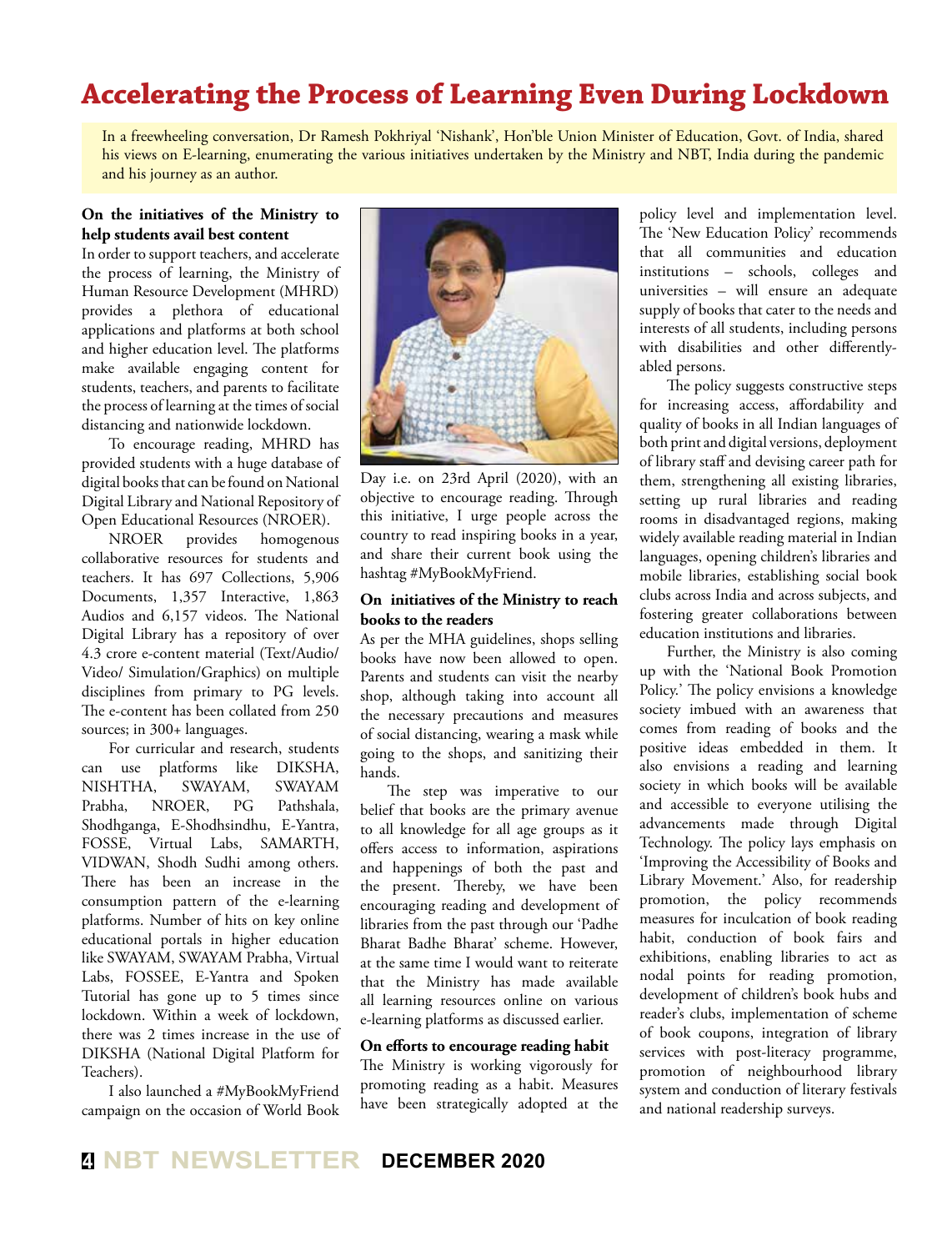At present, an annual library grant is being provided in all Government schools to inculcate the reading habits among students of all ages and strengthen school libraries in tandem with the activities under 'Padhe Bharat Badhe Bharat.' I am happy to share that the budget allocation was increased by 50% from 473.96 crores to 711.65 crores in 2019-20 vis-a-vis 2018-19; leading to increased number of libraries.

Along with setting up of libraries, we encourage schools to make libraries functional, and to develop and display print-rich environment in the libraries. We recommend that in case a primary school has space constraints, Reading Corners with Children's Literature can be set up. Graded Reading Series (e.g. Barkha Series developed by NCERT) for self-reading of children and developing reading skills as whole and children's magazines are to be made available in the library for facilitating reading for joy and creativity. The childfriendly components in the light of 'Padhe Bharat Badhe Bharat', such as Reading and Activity Corner, Poem Corner, Message Boards, Folk Stories, etc. are to be taken into account while including books and other reading material for the library. Bilingual story books may be given special priority. Age-appropriate series of books are to be provided – 'Bulbul' for Preprimary and Primary classes, 'Mynah' for Upper Primary and 'Koel' for Secondary classes.

States and UTs have also been advised to set up Readers' Club in schools in a phased manner to promote the habit of reading. Various activities may be organised for promotion of book reading in schools. Teacher capacity building to be an important part of these activities. National Book Trust, India through its Children's wing NCCL has set up more than 80,000 Reader's Clubs in various schools across India. NBT, India also provides quality age appropriate reading material in more than 50 Indian languages and dialects (including tribal languages).

Besides these, the Ministry encourages the use of e-platforms like National Digital Library, NROER and others as listed earlier.

## **On how National Book Trust, India is reaching out to readers, the special initiatives undertaken by NBT especially during pandemic**

In the wake of Preventive Measures of the Govt. of India to contain the spread of Covid-19, and to encourage people to #StayIn and #StayHome, the National Book Trust, India has started its initiative of #StayHomeIndiaWithBooks! Through the initiative, NBT is providing its select and best selling titles for FREE Download. The 100+ books, in PDF format, can be downloaded from the NBT's website, which are available in many Indian languages covering all genres of fiction, biography, popular science, teacher's handbook, etc. The books are majorly aimed for children and young adults.

Secondly, NBT, India has launched the Corona Studies Series, that has been especially conceptualized by NBT to document and to provide relevant reading materials for all age-groups for the post Corona readership needs, under the first-sub series of books focused on 'Psychosocial Impact of Pandemic and How to Cope With' prepared by a Study Group comprising of seven psychologists and counsellors constituted by NBT. The titles launched following the Study, look at the various aspects of psychosocial impact on seven different segments of the society through personal interviews, case studies and community perceptions based on the response to the on-line questionnaire floated through the website and their social media handles.

The Study, which was conducted and analysed between 27th March and 1st May 2020, recommends 'Strengthening of Preventive Mental Health component of the National Mental Health Programme' as a long term strategy to prepare a resilient and well-adapted post Corona society, along with physical health, and socio-economic adaptability.

Further, in order to promote the #MyBookMyFriend campaign, to encourage the youth to read so that more people engage in this positive activity during these difficult times and gain from it, NBT, India, in collaboration with various schools has launched an Essay

competition on #MyBookMyFriend where the best entries will be gifted books and participation certificates. In addition, a quiz competition on books and reading is also being launched by NBT, India.

#### **On online learning**

The pandemic has surely derailed the classroom process, but the learning process cannot be stopped. Thereby, the Ministry is putting in every effort and resource to make learning possible through both digital and non-digital methods.

I believe that e-learning can be made supplemental to the classroom learning and also ensure that learning reaches far flung areas. Therefore, I encourage all the students to continue learning using the e-resources. E-Learning surely provides opportunities for enhanced learning, flexibility of learning at your convenience, uniform quality content delivery, re-usability of the content, less paper for handouts and books, saves time by enabling quick access to information and the ease of research across subjects. As we are seeing, the teachers and students are putting in remarkable efforts.

I believe, the future of education sector will now be embellished by 'Blended Learning' and 'Flip-Learning Classrooms.' Thus, e-learning will be made more immersive and constructive to the teacher and student community than it is today. The school and higher education institutes should become strategic competitive to foster constant innovation and become more resilient.

## **On India as a Global Publishing Hub**

We are coordinating with all stakeholders. Lockdown has caused some obstacles but we will definitely overcome them. As I often keep mentioning that India itself is a big market. If we count our teachers and students, we have more than 350 million people. Besides a large number of people are directly or indirectly connected to publishing. I think we can be globally competitive if we focus on quality and innovation. Digital and E-learning are the ways to move ahead.

#### **On #MyBookMyFriend campaign, its conception and purpose**

The world today is facing an unprecedented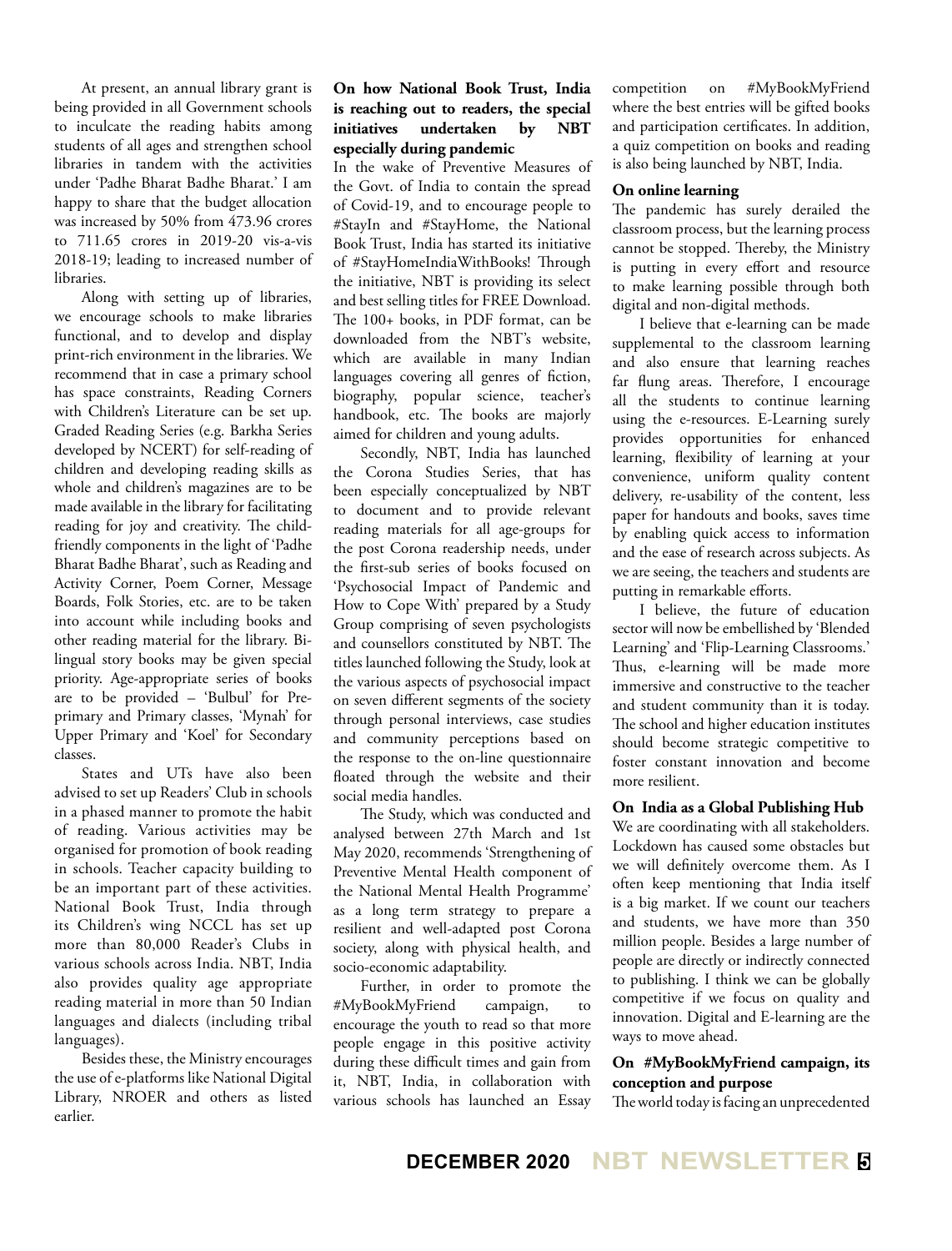crisis – a severe pandemic that has left the masses wondering what the 'new normal' will be in the days to come. In such tough times, we look with hope towards positive steps being taken by various individuals and organizations to keep our future alive and bright.

#### **On his journey as an author**

I developed a passion for writing from a very young age. In fact, I started writing as part of penning down my day-to-day experiences and my thoughts about them. Gradually, I started writing for magazines and newspapers. I also had a short stint with the All India Radio Station as a Presenter.

My first collection of poems, imbued with patriotism, was highly appreciated by the readers. Since then, I have been writing continuously.

#### **On authors who inspired him**

There are many authors who have inspired me through their writings, however, I have been deeply inspired and touched by the writings of Swami Vivekananda, Maharishi Aurobindo, Munshi Prem Chand, and Rabindranath Tagore.

#### **On his childhood and early education**

I belong to a poor and ordinary family. My father was a gardener and my mother a housewife. Since childhood I have closely seen and experienced poverty and misery. From an early age of adolescence, I started supporting my mother by working with her in the fields, tilling the land, cutting wood for fuel, and getting fodder for the cattle from the forest – all these chores I did while studying side-by-side.

I completed my early education from the school in my village. Thereafter, I used to walk seven kilometers, passing through dense forest, to reach Damdeval High school, where I completed my high school studies. Since our economic and financial condition was not strong, my parents discouraged me from obtaining secondary education, and also since there was no inter-college nearby or even far away. However, looking at my persistence, my parents sent me to an Ashram in Haridwar for free studies. There, while doing several jobs for the Ashram, I completed my studies.

**From being Minister of Development, Uttar Pradesh, to Minister of Culture, Minister for Finance, Minister of Health in Uttarakhand, and then Chief Minister and at present a Cabinet Minister, and finding time for writing** I have given a great importance to management in my life. Be it politics, social or literature, I try to use every single minute of the day in the most efficient way. Despite my busy schedule due to political responsibilities, I do ensure to take out some time for my passion of writing. For me, writing is as important as is food for sustenance. Even when I am travelling, whether it be in a car, train or plane, I keep my writing alive. Besides, I have also reduced my sleep time. For last many years, I sleep for just about four or five hours, and so in the remaining 20 hours, I make sure to make some time for my passion of writing.

#### **About his favourite genre**

I have touched almost all the genres of Hindi literature in my writing. I have tried, even if a little bit, to write in all of the genres. As for the topics, in my poems and stories, I have tried to write in simple words about our society and the common man–his sufferings and his problems. You can say that the common man and his sufferings take the preference of topics in my writings. During my regular busy political schedule, I meet hundreds of people every day. And while listening to their problems, their pains and while trying to solve them, I get topics for my writings.

I have been in publishing line for the last 40 years and served in various capabilities. Lots of my stories are inspired by real time experiences. Apart from stories, novels and poems, I have written a lot on Indian culture, tourism and personality development, in addition to writing for children as well. But if I have to choose my favourite genre, I must admit that I prefer poetry, because one can say a lot in just a few words.

#### **About research on his works, and their adaption into songs and films**

Yes, it is my good fortune that more than two dozen major and minor researches have been done on my literature, while others are in process. In addition, songs written by me are played on many stations of All India Radio across the country. Audio, videos of many of my songs have also been released by a few companies, including T-Series, Rama among others. Films have also been made on my novels titled Major Nirala and Beera. A few television serials are also under production.

#### **Honours for his works**

It is a matter of great privilege that almost all the Presidents of India and Shri Atal Behari Vajpayee ji have honoured my books. As regards to other countries, it is my pleasure that my books have been honoured by more than a dozen countries including the President and Prime Minister of Mauritius, the Prime Minister of Nepal, the Prime Minister of Uganda, the Prime Minister of Bhutan, and other dignitaries.

On the occasion of World Book Day on April 23rd, the #MyBookMyFriend Campaign was launched to encourage people, especially young minds, to read books of interest during the time of lockdown. In these difficult times, reading books will effectively shape the minds of people and young children in coping up with the mental and psychological distress, and will hopefully work as a constructive step towards fighting this pandemic together. As I often say, "There could be no better friend, better strength, better motivator, or a better mentor than books." It is a matter of great encouragement that many celebrities and people of renown have come on the forefront to support #MyBookMyFriend campaign – from Amitabh Bachchan to Prasoon Joshi, to Shraddha Kapoor, Esha Pandey, Acharya Balkrishan, Rajkumar Rao, among others. The power of books has to be leveraged to combat the psycho-emotional bond with oneself and with society and further stimulate our intellect and creativity. Thus, I encourage everyone to express their love for books and reading.

--excerpted from the conversation of Dr Ramesh Pokhriyal 'Nishank', Union Minister of Education with the magazine *All About Book Publishing.*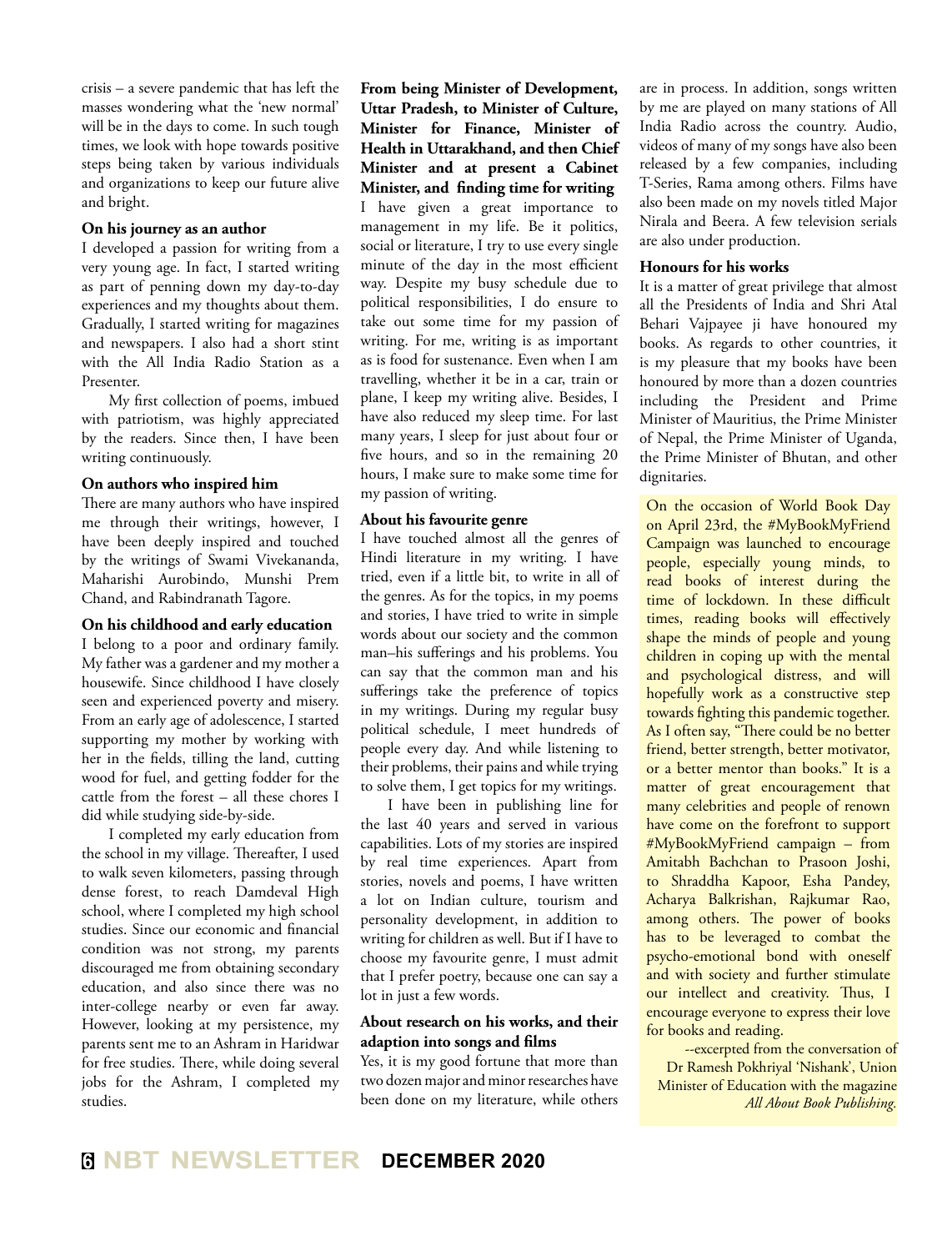# **NBT Books on Governance**

#### **Governance and Citizenship**

Sangit Kumar Ragi (Ed.) Rs. 240.00 228 pp

The book explores the relationship between the citizen and governance. It rejects the state centric approach to governance and holds that good governance is not possible despite good policy framework and institutional arrangements in absence of citizens' active participation and cooperation. The book departs from the traditional



**POLITY GOVERNANCE** OF DELHI

style of writing as the concepts flow from the case studies and examples have been taken from day to day lives of individuals and their surroundings.

ISBN 978-81-237-8824-1

## **Polity and Governance of Delhi**

Purushottam Goyel & S K Sharma Rs. 210.00 226 pp

The simple and comprehensive book on Delhi presents in a lucid nontechnical language the kind of political and administrative set up that has been provided for the National Capital. ISBN 81-2377-322-6

## **Public Administration in India**

Padma Ramachandran

Rs. 130.00 260 pp

The book traces the history of public administration in India from ancient to contemporary times. Written in an easy and direct style, the book will meet the needs of both the layperson and student. The book is a handy guide for aspirants and entrants to the civil services. ISBN 978-81-237-1782-1

## **From Government to Governance**

Kuldeep Mathur Rs. 85.00 144 pp

This volume provides an introduction to the concept of governance and the kind of transformation of the state that is taking place in India. It explores the way cooperative networks of state, market and society are taking over roles that were earlier confined to the state alone. ISBN 978-81-237-5410-9

## **Right to Information Act: A Primer**

Suchi Pande & Shekhar Singh

Rs. 65.00; 80 pp

This Primer is designed to help seekers of information, its custodians and RTI appellate authorities. Through a question

**GOVERNMENT GOVERNANCE** Eclinea Mather.

answer format it introduces the lay reader to the RTI ACT and its implementation, its use and function as well as details of how information can be accessed and appeals filed. The Primers also highlights the rights and duties of public information officers and public authority. Also includes sample application form and appeal formats. ISBN 978-81-237-5075-0

## **Employment Guarantee Act: A Primer**

Jean Dreze & others

Rs. 25.00 46 pp

The National Rural Employment Guarantee Act 2005 is a law whereby any adult who is willing to do unskilled manual labour at the minimum wage is entitled to being employed on public works within fifteen days. This Primer is a simple introduction to the Act. Through a question-answer format, it informs an unemployed person in India how to take advantage of the Act.





It also educates concerned citizens as to how the Act can be implemented effectively for the benefit of all concerned. ISBN 81-237-4728-4

#### **Maintenance of Public Order: A Source Book** Samar Singh

Rs. 60.00 164 pp

A comprehensive volume on legal provisions for maintaining law and order especially during communal unrest, this book also provides guidelines to promote communal harmony. All the legal provisions and the executive instructions on the subject have been explained in a cogent manner. ISBN 978-81-237-4291-5

**Panchayati Raj in India** M Aslam

218 pp Rs 100.00

The institution of Panchayati Raj is now recognised as an important mechanism for decentralising power and ensuring people's participation in development activities. This publication considers the various stages through which it evolved and also the promise it holds for the future.

ISBN 978-81-237-5188-7